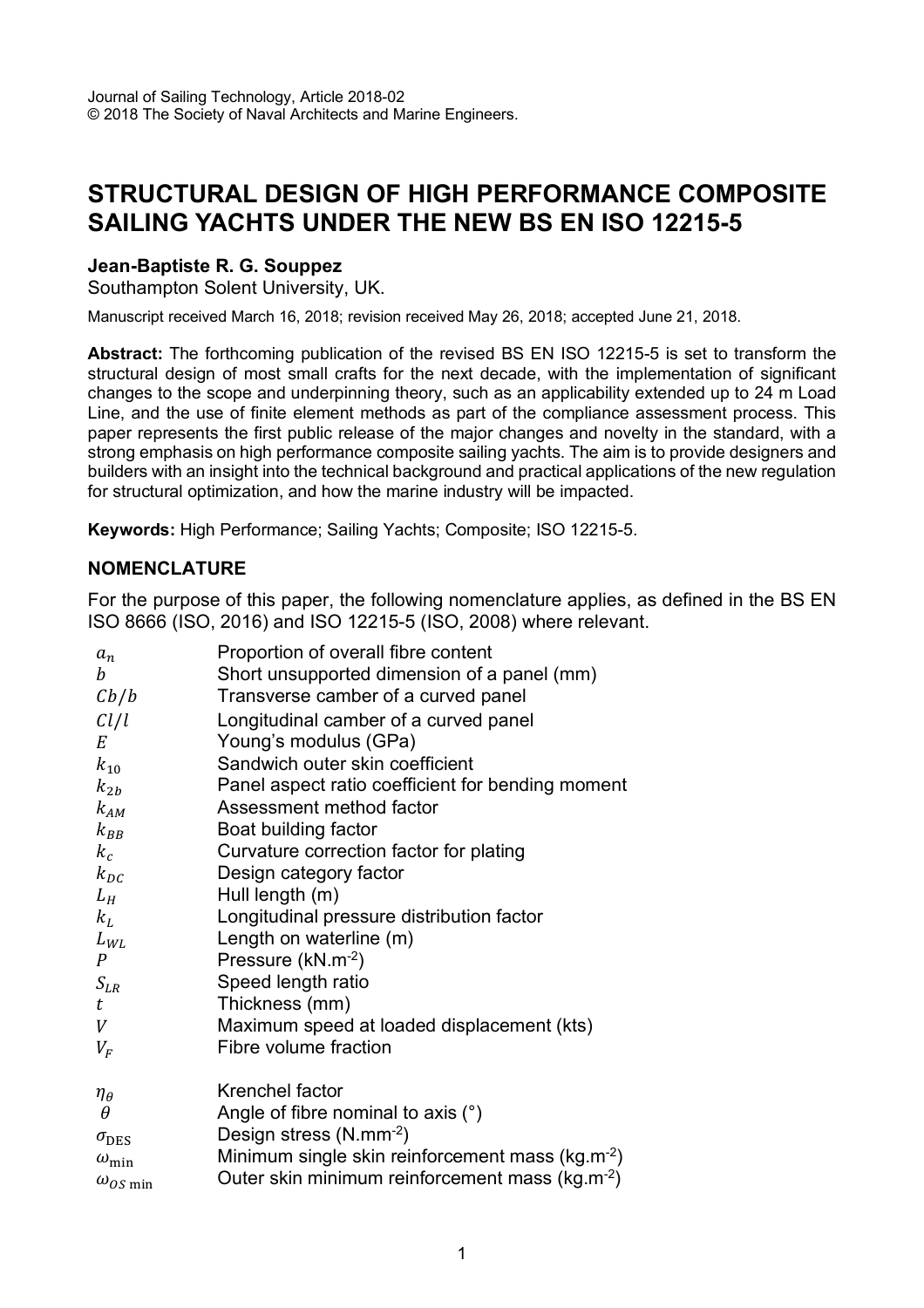| <b>CLT</b>  | <b>Classical Lamination Theory</b>  |
|-------------|-------------------------------------|
| <b>FEM</b>  | <b>Finite Element Methods</b>       |
| <b>FRP</b>  | <b>Fibre Reinforced Plastics</b>    |
| <b>GRP</b>  | <b>Grass Reinforced Plastics</b>    |
| <b>IMO</b>  | International Maritime Organization |
| <b>RCD</b>  | <b>Recreational Craft Directive</b> |
| SG          | <b>Specific Gravity</b>             |
| <b>WG18</b> | <b>Woking Group 18</b>              |

# **INTRODUCTION**

Four years after the publication of the BS EN ISO 12215-5:2008 (ISO, 2008), the working group 18 (WG18), part of the ISO technical committee 188, began the work on the revision that will later lead to the latest BS EN ISO 12215-5 (ISO, 2018) standard. Despite not being intended for extreme racing yachts, the International Sailing Federation (ISAF), now World Sailing, made compliance with the ISO 12215-5 a requirement for racing crafts, without any prior consultation of the WG18. A similar issue arose with commercial vessels; a number of regulations, including the MGN 280 (M) (MCA, 2004) and the Brown Code (MCA, 2014) referred to ISO for the structure of commercial vessels, again without consultation with the WG18.

This prompted a reconsideration of the scope of the standard, with the development of a dedicated workboat annex (Souppez, 2018), and additional consideration for performance sailing yachts. Moreover, a number of additional factors will enable the users to refine and optimize the design of sailing vessels.

The background to the revision and the main modifications from the previous version will be introduced, together with the changes to the scope. Then, the new considerations made will be presented, with a strong emphasis on accounting for uncertainty in performance composite structures, and concluding on the applicability to performance sailboats. Throughout the paper, a number of industry best practices will be presented, thus providing relevant material for designers and builders alike.

Given the strong impact of the new regulation on industry, the traditional 6 months transition period between the withdrawn and new regulations will be extended to 24 months.

# **BACKGROUND TO THE REVISION**

Building on the practical experience of the application of the standard, a number of improvements have been suggested by the industry, and various observations resulting from the use of the regulation were made, including:

- Large panels were penalized, notably when made in sandwich. Sandwich structures were further handicapped in terms of attached plating.
- Single curvature was considered, as per class regulations; however, for small crafts, accounting for double curvature would be very welcome.
- Vessels featuring a high freeboard appeared overly put at disadvantage compared to low freeboard crafts.
- The deflection criterion for sandwich panels and stiffeners was questioned.
- A more advanced analysis method of the quasi-isotropic laminates should be proposed. Furthermore, the simplified analysis for single skin was shown to sometimes give lower requirements than the ply-by-ply analysis. This was perceived as unfair by the industry, as a more advanced analysis method with less uncertainty gave higher structural requirements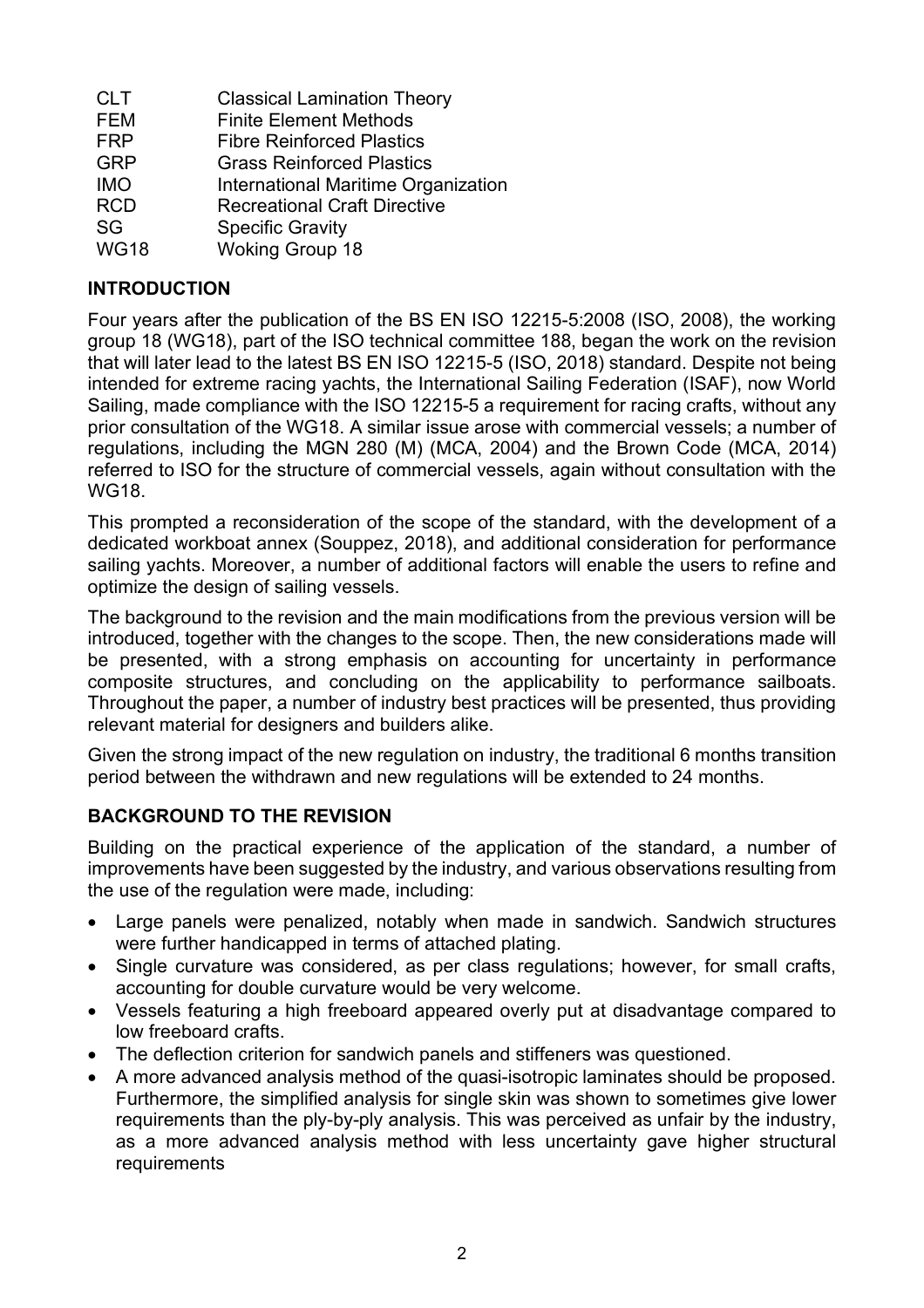- Advanced analytical design tools, such as Finite Element Methods (FEM), should be offered as an analysis method.
- Higher accelerations than the 6gs previously considered should be investigated for high speed and light crafts operating in professional use (workboats).

The overall philosophy for the new regulation was to widen the opportunities for more modern structural analysis, however not ruling out the possibility to use simplified methods, better suited to smaller yards. Additionally, the revision aimed to ensure a smooth transition; therefore, it was necessary for leisure vessels passing the 2008 standard to still pass the revised version.

### **CHANGES TO THE SCOPE**

### **Maximum Length**

A length of 24 m is absolutely critical to define the applicability of the regulatory framework; unfortunately, the definition of 24 m is inconsistent. On the one hand, the RCD II (European Parliament, 2013) and ISO standards are applicable only up to a hull length of 24 m. On the other hand, the next regulations (IMO, class society, etc.…) start at 24 m Load Line length (IMO, 2003), defined as the greatest of 96% of the  $L_{W1}$  at 85% of the moulded depth, or the length from the front of the stem to the rudder stock axis on that waterline. Consequently, vessels with large overhangs would typically be above the 24 m hull length, but below the 24 m Load Line, thus falling into a regulatory *'no man's land'* with no applicable regulation.

In order to bridge this regulatory gap, the WG18 decided to extend the scope of the BS EN ISO 12215-5 up to 24 m Load Line. It is to be noted that, at present, this has only been adopted for the BS EN ISO 12215-5, and not for other standards or the RCD II. It is however hoped this will provide a precedent that would, in time, lead to a more harmonious definition of 24 m across regulatory bodies.

#### **Workboats**

The increasing recognition of the BS EN ISO 12215-5 by several countries as relevant to commercial vessels, despite the standard clearly not being intended to do so, led the WG18 to consider the addition of workboats as part of the new version, eventually taking the form of Annex J. This prompted further extension of the scope in terms of accelerations and maximum speeds, to better reflect the mode of operation of commercial vessels. Workboats are split between charter, light and heavy duty categories.

#### *Charter*

Rental and charter vessels do not have any environmental restriction with the exception of the design category conditions. As a commercial vessel, relevant maintenance and survey program are to be implemented.

#### *Light Duty*

A light duty workboat, is expected to operate in category D, or up to category C restricted to Beaufort 5 and a significant wave height of 1 m. The operating conditions for light duty workboats should not include rough seas, and the comfort of passengers should be paramount, leading to appropriate course and speeds at sea. Maintenance and surveying program shall be undertaken as appropriate, based on the usage and weather conditions experimented.

#### *Heavy Duty*

A heavy duty workboat is characterized as operating from the upper end of category C, up to category A, however restricted to Beaufort 9 and 5 m significant wave height. In this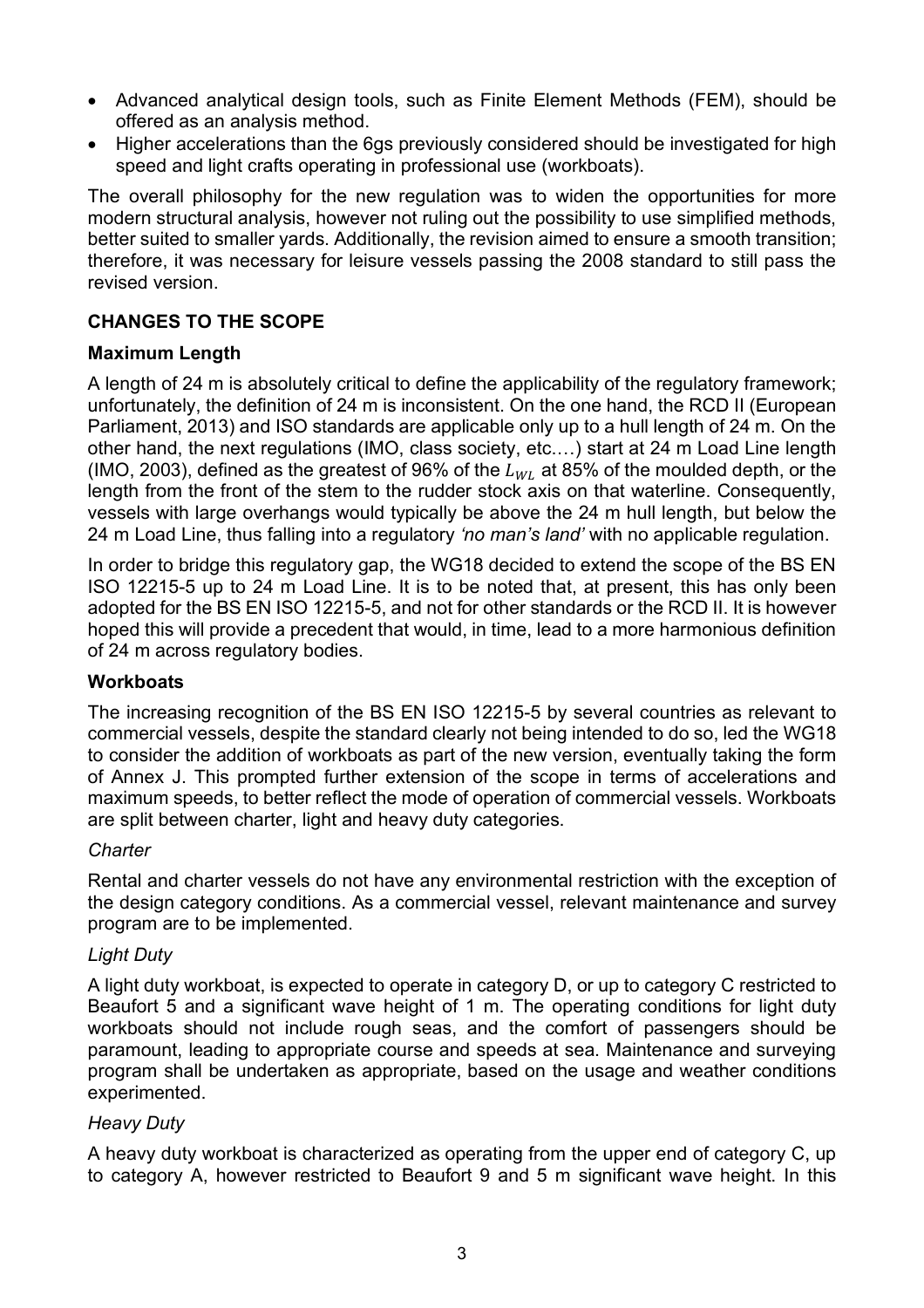particular case, it is assumed that, due to the operating profile of vessels such as search and rescue crafts, the course would not be altered and the speed would not be reduced, and the boat would experience rough seas routinely. Consequently, the 50 knots top speed has been lifted, and accelerations up to 8gs may be considered on the structure; this represents another major change to the scope of the standard. This would obviously require special seating to be provided to the crew in order to remain in full ability to manoeuver the vessel and be comfortable, as well as imply additional structural requirements.

#### **Racing Yachts**

Following the publication of the 2008 version, the ISAF (International Sailing Federation), now World Sailing, made compliance with the 12215 compulsory for offshore races, without prior discussion with the WG18. While the standard is still not applicable for racing yachts designed for professional racing only, considerations for racing yachts have been made, including correction factors for sport sailing crafts. Note that, for professional racing crafts such as IMOCAs, the plating and stiffeners are to be assessed based on the unpublished working draft of the BS EN ISO 12215-5 (WD 12215-5: 2015-02-01) in which the WG18 made a proposal for fully racing yachts.

#### **NEW CONSIDERATIONS**

In addition to the changes to the scope, a number of new considerations and coefficients have been added (Souppez & Ridley, 2017); the most significant ones are presented in the following sub-sections.

#### **Applicable Methods**

To broaden the range of methods available to the industry, six will now be available to determine the scantlings.

#### *Simplified Method*

The simplified method provides an equation for strength-driven plating thickness, assuming a built-in beam (aspect ratio greater than 2) of span  $b$ , under a uniformly distributed load  $P$ . In those condition, the design stress can be found as the ratio of the maximum bending moment and the minimum section modulus per unit width; mathematically:

$$
\sigma_{\rm DES} = \frac{M_{MAX}}{SM_{MIN}} = \frac{6 \, P \, b^2}{12 \, t^2} \tag{1}
$$

Solving for the plate thickness yields:

$$
t = b \sqrt{\frac{0.5 \, P}{\sigma_{\text{DES}}}}
$$
 (2)

Which is then implemented with a single curvature coefficient  $k_c$  and a unit conversion factor of 1000 to give the ISO single skin requirement as:

$$
t = b k_c \sqrt{\frac{P k_{2b}}{1000 \sigma_{\text{DES}}}}
$$
 (3)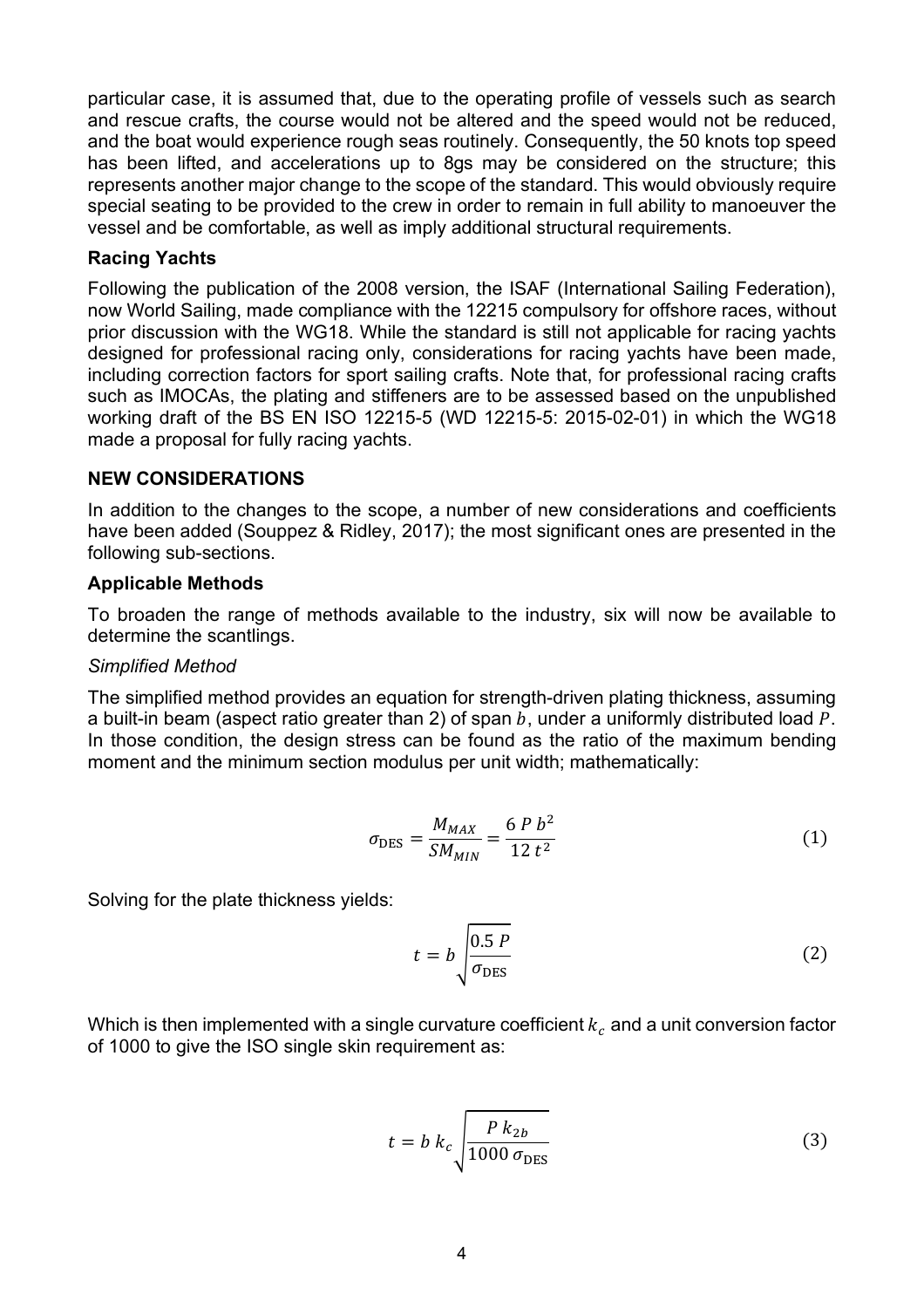In which:

- $t$  Thickness in mm.
- b Short side of the panel in mm.
- $k_c$  Curvature coefficient.<br>  $P$  Pressure in kN.m<sup>-2</sup>.
- Pressure in kN.m-2.
- $k_{2h}$  Panel aspect ratio coefficient for bending moment.
- $\sigma_{\text{DES}}$  Design stress in N.mm<sup>-2</sup>.

A similar set of assumption is made in order to develop the simplified requirements for stiffeners.

# *Enhanced Method*

The enhanced method consist of a ply-by-ply analysis for quasi-isotropic and orthotropic materials, considering shear force and bending moment in both directions of the plates, and accounting for double curvature. While the simplified method is only applicable for GRP (Glass Reinforced Plastics), the enhanced method is intended for FRP (Fiber Reinforced Plastics), thus allowing more advanced materials, such as carbon and aramid, to be analyzed.

## *Developed Method*

Extending the limitations of the enhanced method to all type of laminates (including nonbalanced ones), the developed method relies on the principles of CLT (Classic Laminate Theory). This extends the ply-by-ply analysis, considering stress and strain in both direction, typically using the Tsai-Hill (Tsai, 1968) or Tsai-Wu (Tsai & Wu, 1971) criterion. This difference is the primary reason for the enhanced method having a lower assessment method factor, as later discussed. Note that CLT software users should ensure inner skin wrinkling and core shear stress are checked.

As an alternative to CLT, primarily aimed for boat builders or design offices not confident with CLT or unable to afford a CLT software, a simplified regression method (SRM) was developed. This offers a more practical and less numerical approach, although its application would be limited to balanced laminates, generally combining biaxial and quadraxial fabrics.

## *Direct Test*

Rather than assuming the mechanical properties of a laminate as defined by the BS EN ISO 12215-5 and associated design assessment method, mechanical testing can be conducted to demonstrate that the bending moment and shear force of a panel or stiffener (with its attached plating) comply with the regulatory requirements.

The recommended test standards for each mechanical property are indicated below:

- Tensile properties: ISO 527-4 (ISO, 1997), ISO 527-5 (ISO, 2009)
- Flexural properties: ISO 178 (ISO, 2010)
- Compressive properties: ISO 14126 (ISO, 1999)
- In-plane shear properties: ISO 14129 (ISO, 1997)
- Interlaminar shear stress: ISO 14130 (ISO, 1997)
- Through-thickness tensile properties: ASTM D7291 (ASTM, 2015)

Should there not be an international standard for a given mechanical property, a recognized national regulation can be utilized as an alternative.

As it is common practice in structural testing, a minimum of 5 samples per property tested should be used, and the retained value should be the lesser of 90% of the mean, or the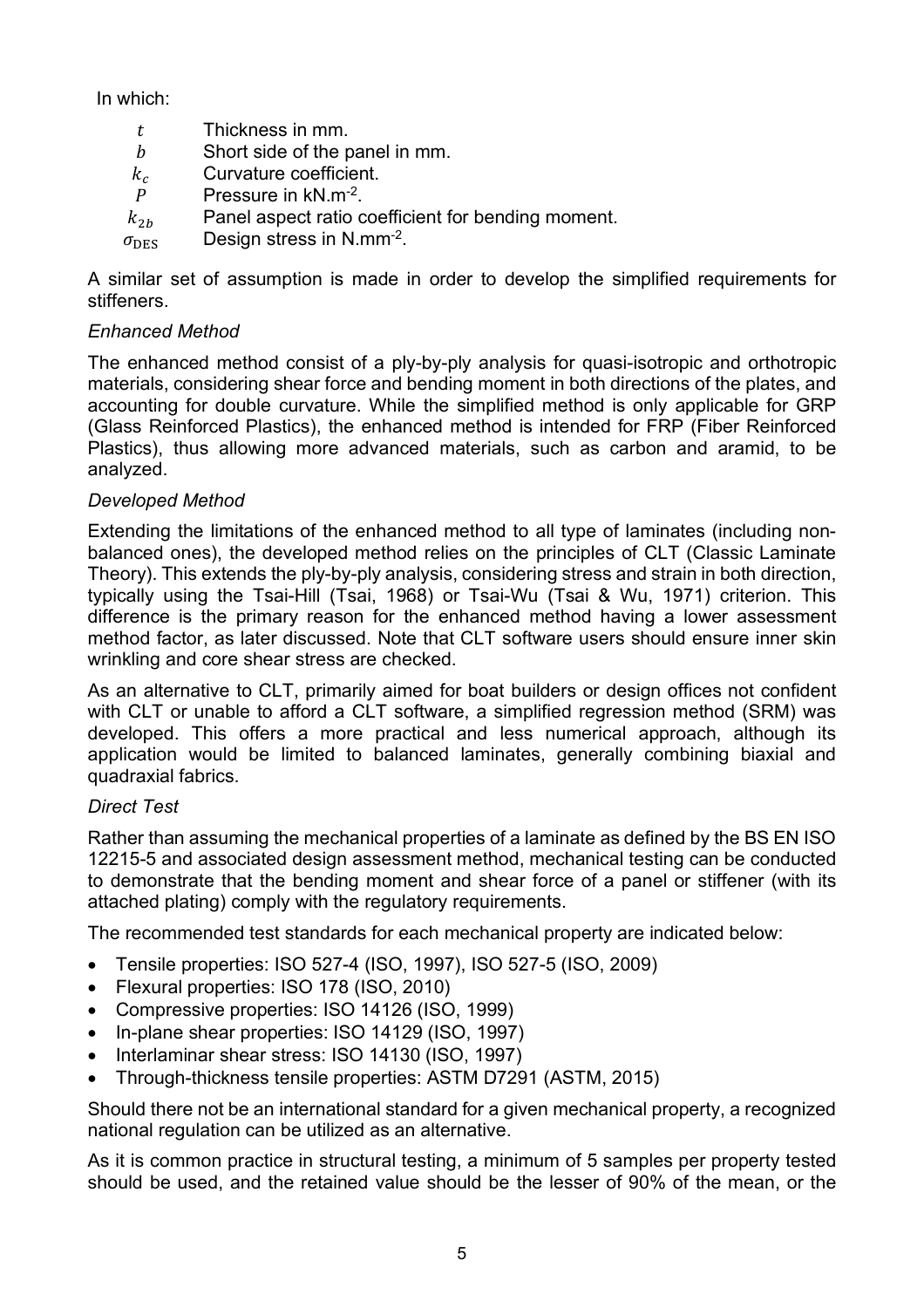mean minus two standard deviations. The design values are then taken as  $0.5 \times k_{BB}$  of the assessed value, i.e. applying a factor of safety of 2, and a consideration for the boat building quality, as later tackled.

It is to be noted that compressive properties under the ISO 14126 (ISO, 1999) have proven to be difficult to ascertain, especially for unidirectional (UD), that generally buckles as a result of the imposed test sample size, as opposed to failing in pure compression. It can therefore be seen relevant to assess this particular property using a four-point bending test, conducted under the ASTM D6272 standard (ASTM, 2017), and providing the sample failure occurs between the two load points on the upper face.

### *Finite Element Methods*

Perhaps one of the most eagerly anticipated by industry, but also one of the most controversial addition to the revised standard is the use of FEM. Indeed, with the increasing computational power available and improving affordability of the software, designers now turn to FEM for a more realistic 3D analysis of structures.

Nevertheless, it is recommended good practice to compare the results of FEM with those of the enhanced method, and a technical explanation would be required should the FEM results appear to be considerably lower than those of the developed method. Indeed, the FEM analysis should be conducted using the ISO design pressures and relevant material properties, consequently vast discrepancies between FEM and the enhanced methods would not be expected.

## *Drop Test*

Despite the novel considerations made for double curvature, subsequently discussed, the effect on small boats (hull length lesser than 6 m) cannot be properly quantified. Hence, the physical drop test is deemed a suitable method to demonstrate structural compliance. This is applicable only to FRP and non-reinforced plastics, where the thicknesses cannot be easily and reliably assessed, and where the large deflections are not covered under the BS EN ISO 12215-5. The drop test is also a very practical way to ensure compliance, and has therefore been employed primarily by boat builders, and as part of a self-certification process most typically.

## **Assessment Method Factor**

As previously stated, one of the industry criticisms towards the previous version of the standard was that, in certain cases, simpler methods would give lower requirements than more advanced ones. To remedy this issue, and prevent it from happening with the larger number of methods available, an assessment method factor,  $k_{AM}$ , was introduced. The intention being to handicap cruder methods, and promote the use of more advanced ones, as reflected in the values of the coefficient shown in Table 1.

| <b>Assessment Method</b> | Value of $k_{AM}$ for FRP |
|--------------------------|---------------------------|
| Method 1: Simplified     | 0.90                      |
| Method 2: Enhanced       | 0.95                      |
| Method 3: Developed      |                           |
| Method 4: Direct Test    |                           |
| Method 5: FEM            |                           |
| Method 6: Drop Test      | n/a                       |

| Table 1: Values of $k_{AM}.$ |  |  |
|------------------------------|--|--|
|------------------------------|--|--|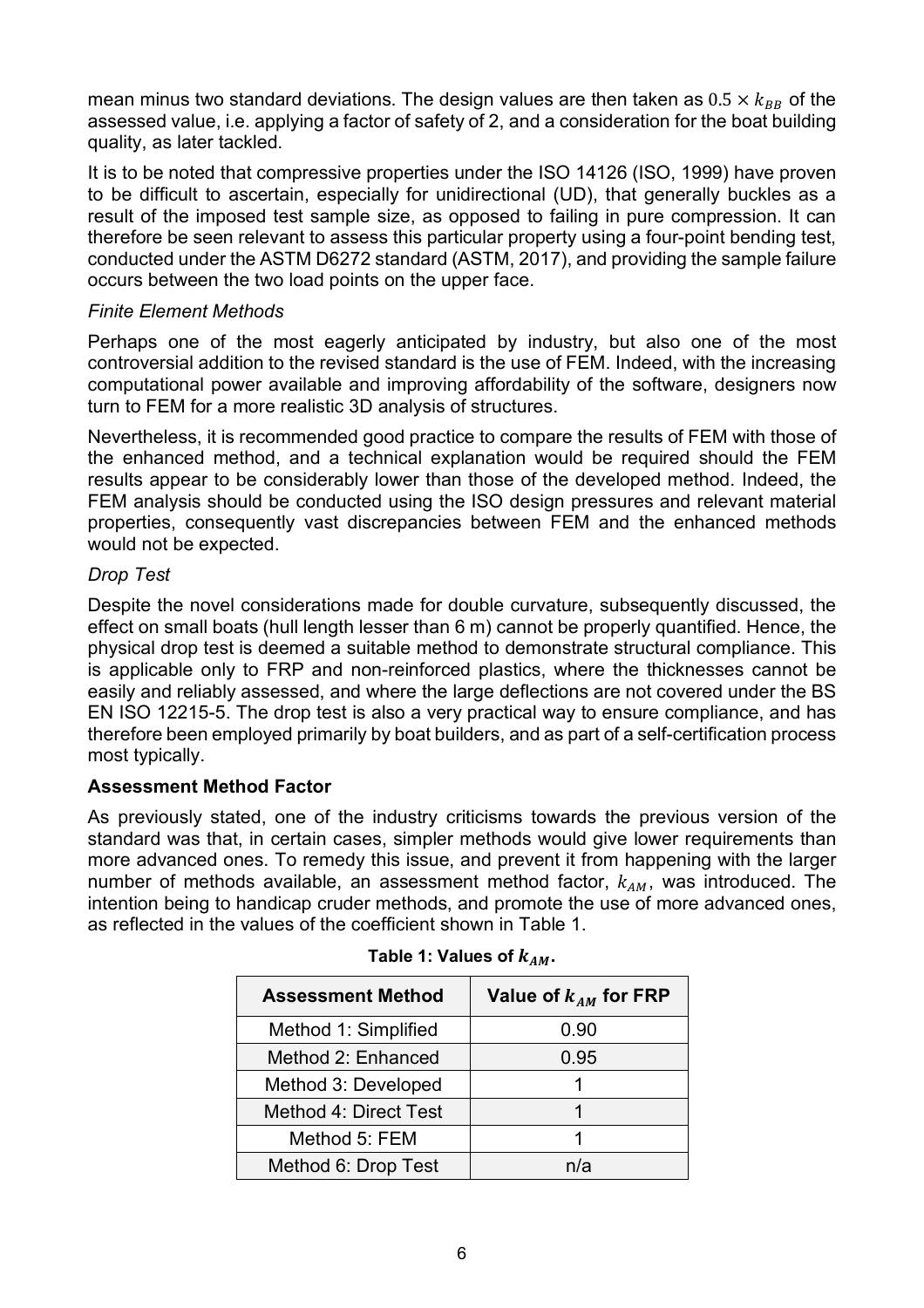The more advanced methods, namely the developed one, direct test and FEM, benefit from a value of 1. The enhanced method is slightly penalized to reflect the absence of the Tsai-Hill or Tsai-Wu criterion, with a value of 0.95. Finally, the simplified method based on basic beam theory is set at a value of 0.90, which will prevent its thickness to be lower than the other methods.

# **Boat Building Quality Factor**

In order to reflect the high impact of the build quality on the final mechanical properties of composite materials, a build quality coefficient,  $k_{BB}$ , has been developed. The aim is to reward both the higher manufacturing qualities and higher manufacturing processes, and consequently to penalize the mechanical properties for less advanced manufacturing methods.

Indeed, the mechanical properties of composites are primarily driven by the production, with the fiber weight fraction having a strong impact on the properties, while advanced quality control to minimize contamination, voids, dry patches and other defects should be enforced. The building qualities are classified as low, high and tested, with the characteristics and  $k_{BR}$ values presented in Table 2.

| Quality       |                                                                                                                    | Value of $k_{BB}$   |                             |
|---------------|--------------------------------------------------------------------------------------------------------------------|---------------------|-----------------------------|
|               | <b>Builder Characteristics</b>                                                                                     | <b>Hand</b><br>Laid | Infused /<br><b>Prepreg</b> |
| Low           | No measurement or checking of fiber weight<br>fraction. The volume fraction is taken as the<br>ISO default value.  | 0.75                | 0.8                         |
| High          | Measured fiber weight fraction resulting<br>from a range of representative laminates,<br>and high quality control. | 0.95                |                             |
| <b>Tested</b> | Mechanical properties of the laminates are.<br>tested and high quality control.                                    |                     |                             |

Table 2: Values of  $k_{BB}$ .

This represents an incentive to upgrade production techniques from hand laid to infused for instance. In addition to the increase in mechanical properties and faster production times, infusion has strongly developed over the last decade for health and safety reasons. Indeed, although still debated, the role of styrene as a human carcinogen was recognized in 2011 (Gardiner, 2011). Infusion therefore provides a sensible alternative for polyester and vinylester yards, enabling to trap and extract the styrene, thus protecting the workforce's health.

Finally, a further improvement from the previous version is a clarification regarding how often the quality control and tests should be realized, which has now been fixed at a minimum of once a year. While manufacturers would be encouraged to conduct this as often as possible, this requirement is intended not to be too much of a burden for yards, particularly small ones with limited volume production.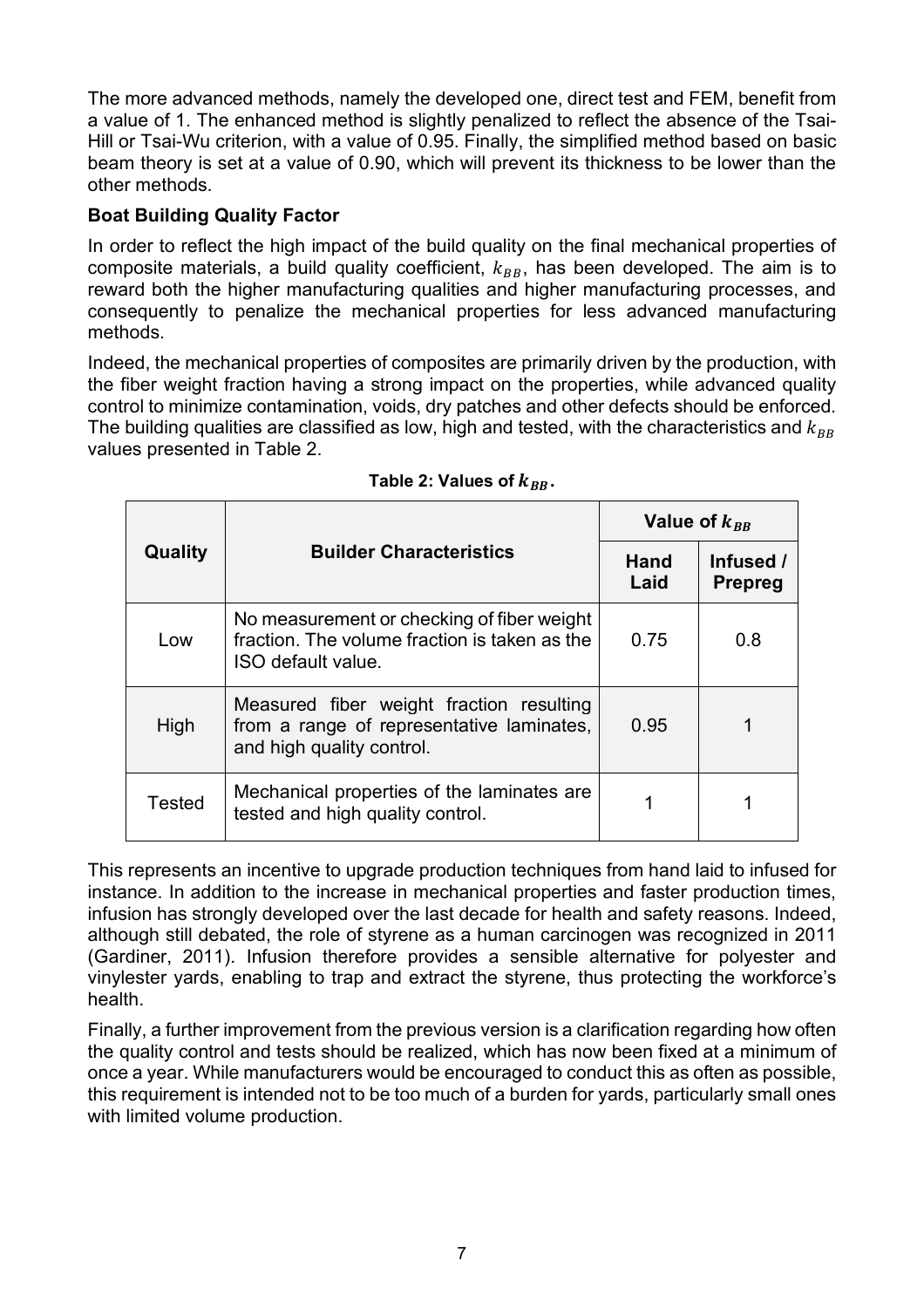### **Longitudinal Pressure Distribution Factor**

The longitudinal pressure distribution coefficient has been modified, following industry feedback, to reduce the requirements in the aft section, but also extended beyond the Aft Perpendicular (AP) where  $x/L_{WL}$  is 0, and the Forward Perpendicular (FP) where  $x/L_{WL}$  is 1. A comparison of the longitudinal pressure distribution coefficients at accelerations of 3gs and 6gs is depicted in Figure 1.



**Figure 1: Values of**  $k_L$ **.** 

While the pressure remained constant aft of the AP in the previous version, the revised standard will consider a more realistic decrease in pressure over the aft overhang. Moreover, coupled with the new definition for natural stiffeners on round bilge hulls, presented in the following section, the lower pressure aft will allow to lighten the structure.

## **Natural Stiffeners for Round Bilge Hulls**

Natural stiffeners for hard chine sections have long been established, and featured in the previous version of the BS EN ISO 12215. In the newer version, a criterion for natural stiffeners on round bilge will be introduced. This will be particularly significant for virtually all sailing yachts, and will prove helpful in reducing the number of stiffeners, notably in the aft sections of vessels, often deemed 'over-structured' by the industry.

Furthermore, this may also turn out to be very valuable for the next generation of high performance racing yachts. Indeed, the very latest offshore racing vessels, such as the IMOCAs, are now reverting back to more round bilge hull shapes with much softer chines. This is a direct consequence of the use of hydrofoils; these provide the necessary power to carry sails, meaning wide hard chine hulls are not necessary anymore, and the designers now focus on minimizing the hull drag (Beyou, 2017).

Two definition for natural stiffeners are provided, one for circular center panels, typically found in the forward section of sailing yachts, and one for curved sections, more representative of the middle to aft sections.

#### *Circular Centre Panel*

Where a circle can be inscribed in the center bottom panel, it may be considered as a natural stiffener provided the chord length between tangent points is greater than 80% of the radius of the circle. This is shown in Figure 2.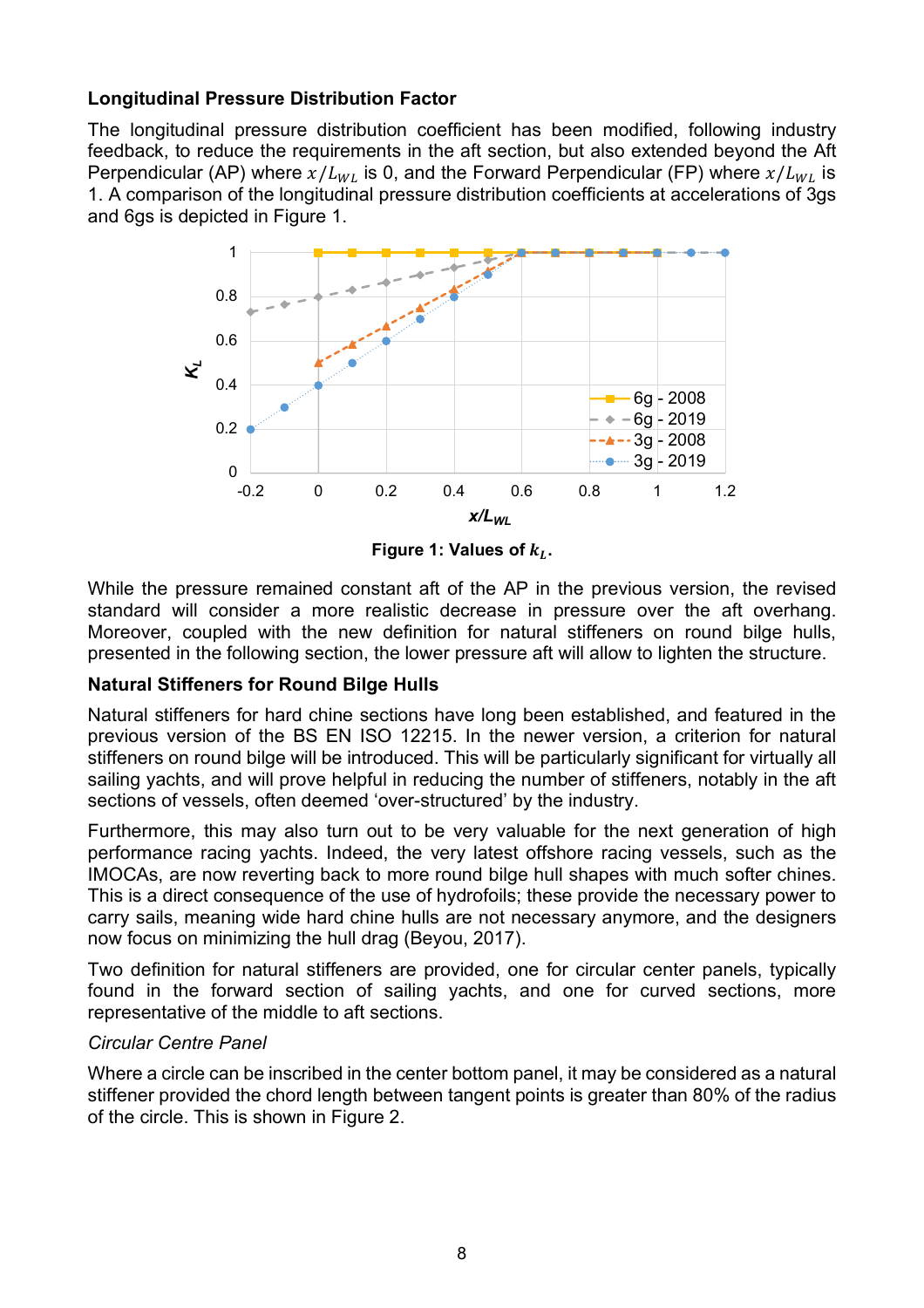

**Figure 2: Natural stiffener criterion for circular center panel.**

## *Curved Panel*

For curved panel, a circle that represents the shape of the hull (see Figure 3) shall be defined and connected to the hull at the tangent point with a line parallel to the diagonal between the centerline and deck edge. Under those conditions, a natural stiffener maybe be defined, provided the following are satisfied:

- The radius of the circle is lesser than or equal to 40% of the length of the diagonal.
- The intersection with the hull is greater than 80% of the radius of the circle.

This is depicted in Figure 3.



**Figure 3: Natural stiffener criterion for curved panel.**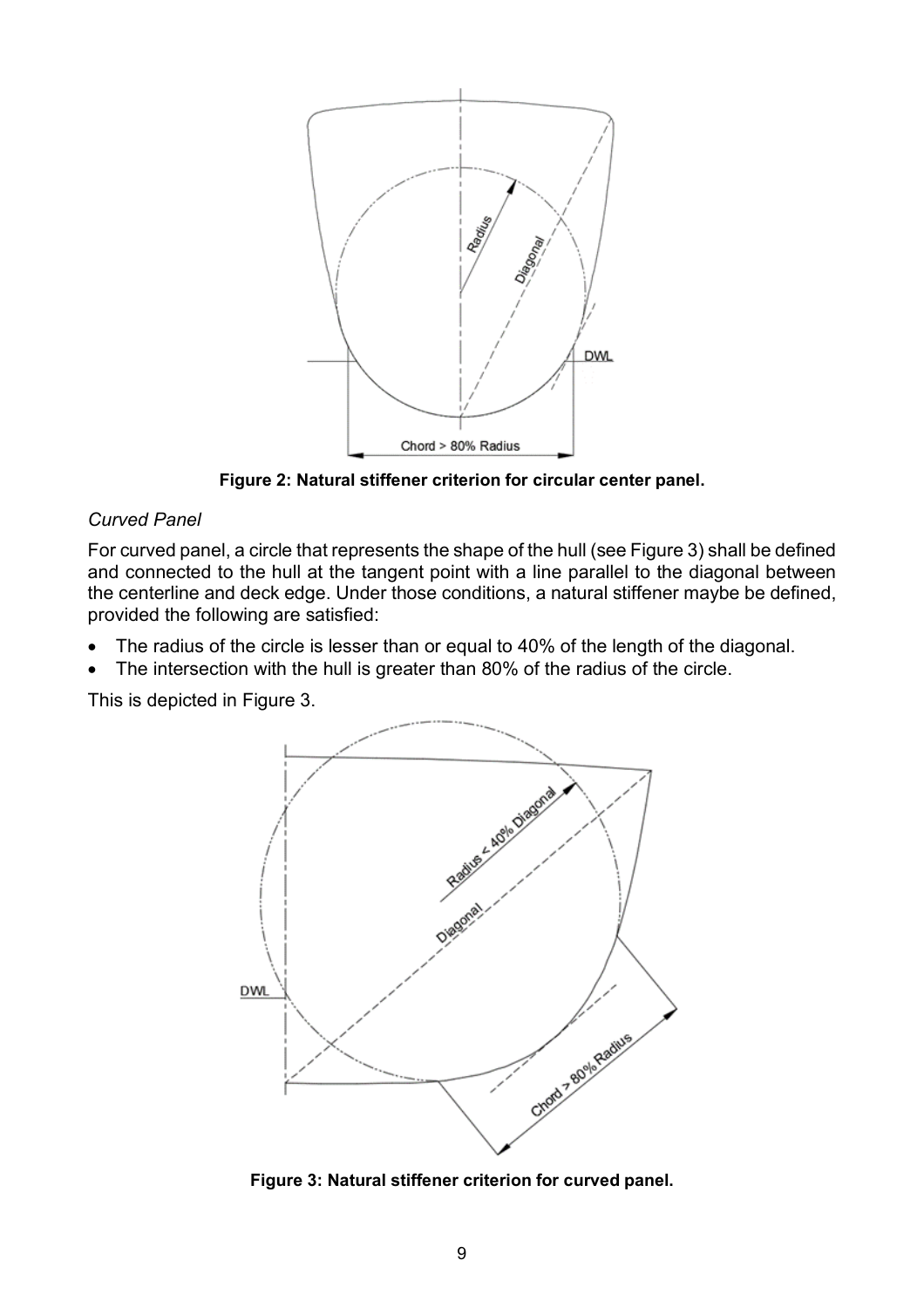### **Double Curvature**

Single curvature has long been considered (Hildebrand, 1991), and features in all class regulations. In addition, it has been acknowledged that the double curvature on small crafts would also have a strong impact, although this was never quantitatively ascertained, and could only be demonstrated via the use of a drop test for very small vessel ( $L_H < 6$  m).

It was therefore sensible for a small craft regulation such as ISO to introduce a correction factor for double curvature; this represents one of the novelties of the revised standard. Indeed, building on Timoshenko's theory of shells and plates (Timoshenko, 1959) and after FEM validation, a curvature correction for up to 22.5% camber in the transverse direction and 10% camber in the longitudinal direction was implemented. It is to be noted that the 22.5% camber in the transverse direction extends further than the original 18% maximum in the previous version, which appears more consistent with other class rules.

The values of the curvature coefficient factor,  $k_c$ , for a range of transverse curvatures  $Cb/b$ and longitudinal curvatures  $Cl/l$  is presented in Figure 4, and compared to the single curvature coefficient of the 2008 version.



**Figure 4: Curvature correction coefficients.**

In most cases, a much lower requirement will be achieved thanks to the lower values of  $k_c$ , the only exception being highly curved panels in the transverse direction with very little curvature in the longitudinal direction, that will see a slight increase compared to the previous version.

It is to be noted that the above values only apply for fully fixed panels; should this not be the case, the users should either employ FEM, or refer to the values provided by Timoshenko (1959) for other end fixities

#### **Analysis of Bulking Material**

A number of bulking materials, whether resin-rich felts, syntactic foams, of thick fabrics, are very common in the production of sailing yachts. On the one hand, they can be used as a print-through barrier on lower level production. On the other hand, they can be employed on high performance small sailing yachts as a thinner alternative to a core, or on superstructure to achieve stiffer panels by increasing the thickness. This prompted further regulatory considerations in order for those materials to be analyzed properly. Indeed, as a print-though barrier, the bulking material would be considered as part of the laminate, thus working in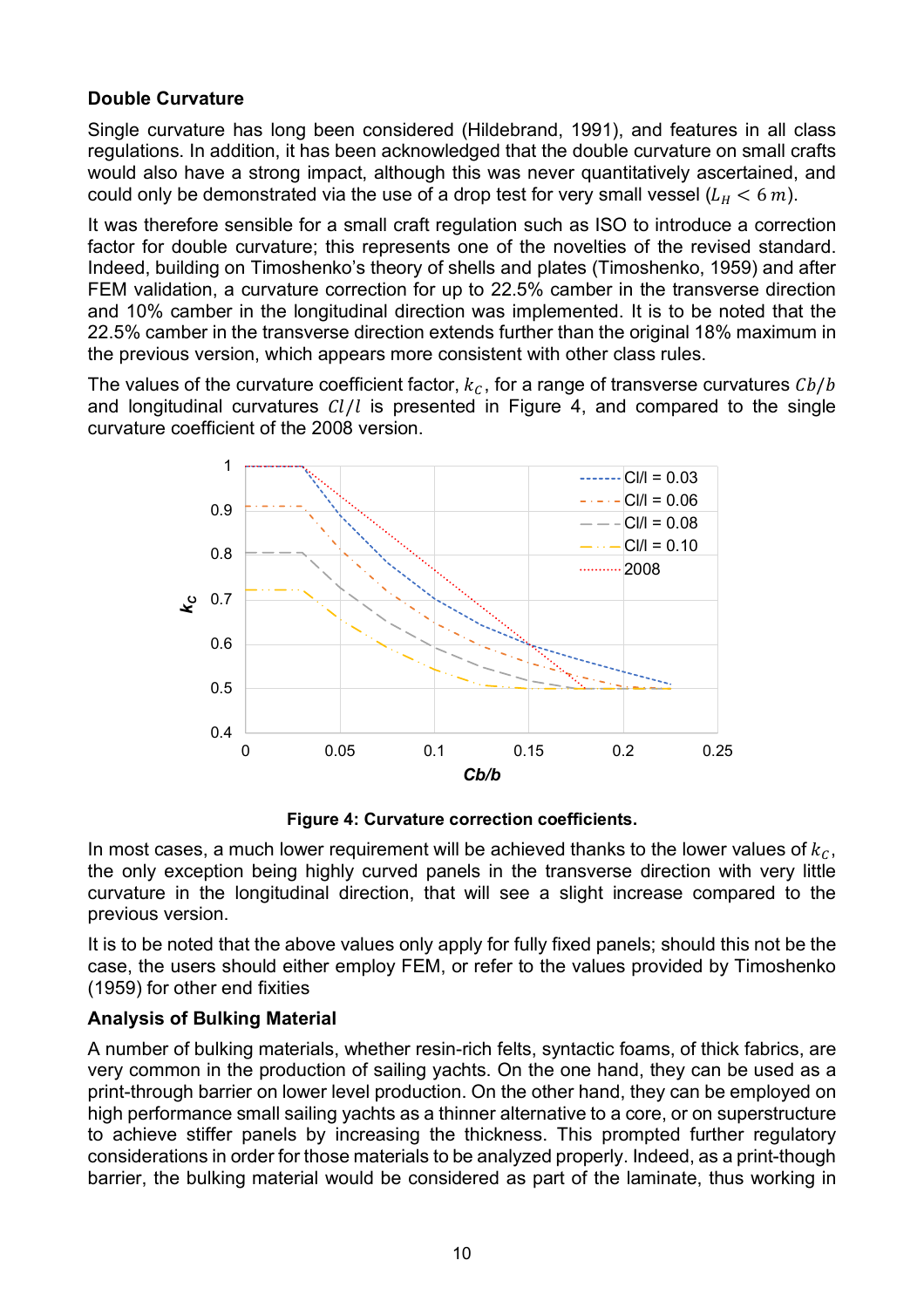both shear transmission and bending. Conversely, when used as a thin core, it would only be carrying shear. Care should therefore be taken by the designers or builders to clearly define whether the bulking material is considered part of the laminate or acting as a core.

# **Sport / Flat-Out Racing Crafts**

Due to the increasing use of the BS EN ISO 12215-5 for the design of high performance sailing yachts, labelled as 'sport' or 'flat-out' crafts in the regulation, appropriate modifications had to be made to accommodate the competitive nature of those. The opportunity for high performance composite sailing yachts to reduce their scantlings under the previous standard were essentially limited to the use of the sandwich minimum skin care factor, that could be decreased from a value of 1 to 0.9 for crafts where the outer skin of the sandwich could be expected to be punctured. This was however not deemed satisfactory to achieve light weight structures for application where a lower factor of safety is acceptable.

To remedy this, the new BS EN ISO 12215-5 made a stronger case for sport boats, with more flexibility to reduce the regulatory requirements. For single skin structures, the minimum recommended mass of reinforcement  $\omega_{\text{min}}$  can be reduced by up to 30% for flatout racing crafts; this also applies to sandwich constructions.

Moreover, the recommended minimum mass of reinforcement for sandwich outer skin,  $\omega_{OS,min}$ , is given as:

$$
\omega_{OS \min} = k_{10} \omega_{\min} \tag{4}
$$

In which:

| $\omega_{OS}$ min | Sandwich outer skin minimum reinforcement mass in kg.m <sup>-2</sup> .                                        |
|-------------------|---------------------------------------------------------------------------------------------------------------|
| $k_{10}$          | Coefficient taken as:                                                                                         |
|                   | • 0.6 for recreational crafts.                                                                                |
|                   | • $k_{\text{nc}} \times (0.5 \text{ to } 0.4)$ or less for sport racing boats, with $k_{\text{nc}}$ being the |
|                   | design category factor (see Table 3).                                                                         |
| $\omega_{\min}$   | Minimum single skin reinforcement mass in kg.m <sup>-2</sup> .                                                |

Although there is no formal criterion for the inner skin of sandwich panels anymore, industry practice is to typically use between 50% and 70% of the outer skin reinforcement mass.

Those modifications will substantially impact the design of high performance racing crafts, by allowing to achieve lighter structures and lower factors of safety.

Some racing class rules refer to the BS EN ISO 12215-5 in terms of structural compliance. This is the case of the Mini 6.50 class, which despite racing across the Atlantic Ocean single handed on a 6.5m yacht, only requires compliance with category C, i.e. inshore crafts. In this particular case, the outer skin mass could be reduced by 30% in the  $\omega_{\min}$  calculation, and values of  $k_{10}$  lower than 0.24 ( $k_{DC}$  of 0.6 for category C multiplied by 0.4 for sport crafts) could be used. As a result, only 28% of the equivalent offshore recreational craft outer skin mass would be used, thus allowing for tremendous weight savings under the new regulations. It is however strongly advised that designers of such racing crafts consider the actual loads the vessel would encounter to ensure a safe and sound structure is achieved, and remember that the standard was not intended for professionally raced yachts.

# **Other ISO 12215 Developments**

In parallel to the revision of the BS EN ISO 12215-5, Part 7 for multihull scantlings and Part 10 for rig loads and rig attachment have been finalized.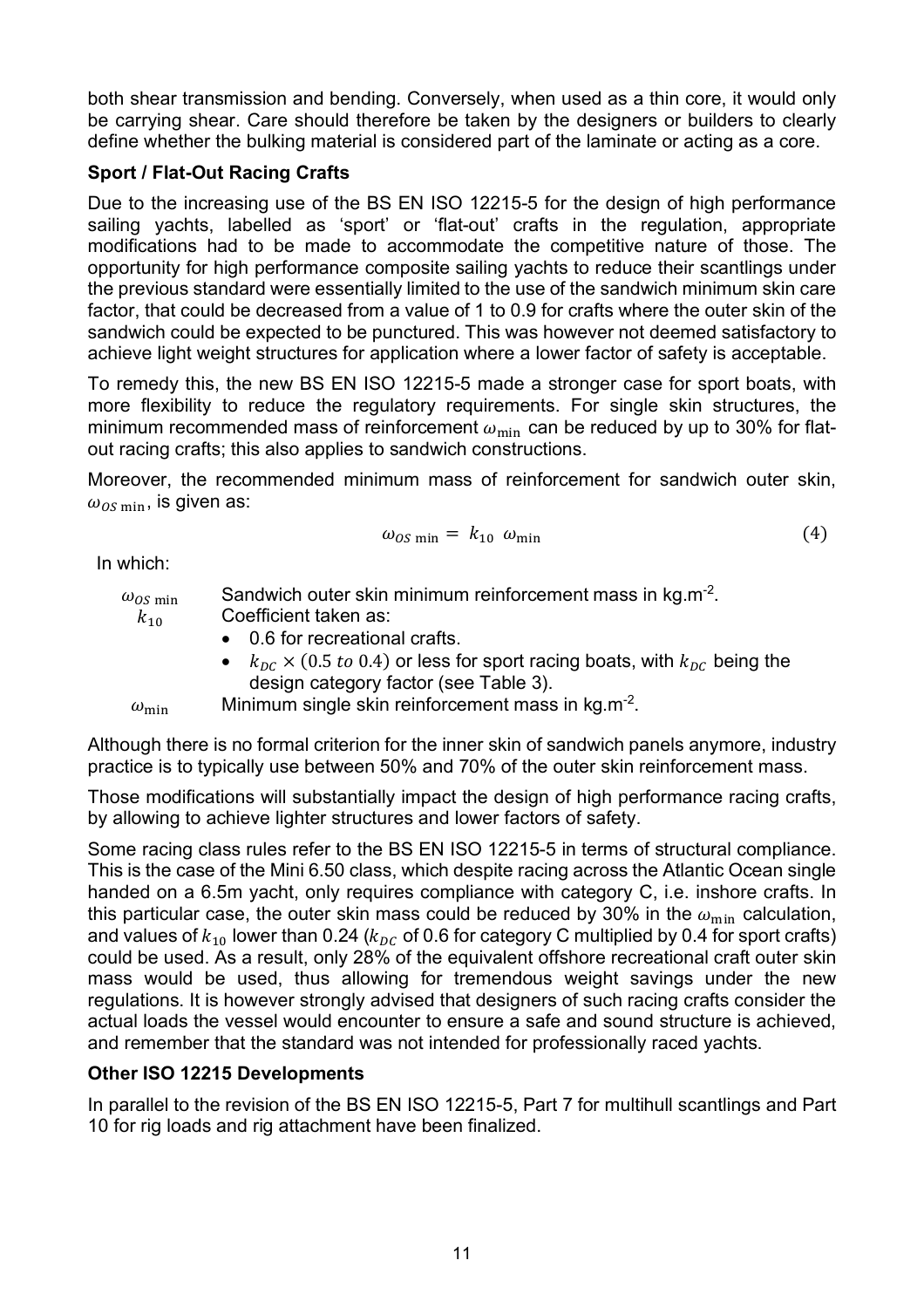# *BS EN ISO 12215-7: Scantlings Determination of Multihulls*

Long awaited by industry, and after more than a decade of development, the recent regain of interest in multihulls prompted by the America's Cup allowed to finally publish a regulation for the structure of multihulls. The scope however excludes foiling catamarans, small waterplane area twin-hull ships (SWATHS) and surface effect ships.

The standard will not only feature local load analysis, but a number of global load cases are also considered, such as quartering sea, rig loads, asymmetric broaching, pitchpoling, shock, and bending loads on beams for power multihulls. In addition, specificities for racing multihulls and racing dinghies have been incorporated.

### *BS EN ISO 12215-10: Rig Loads and Rig Attachment*

The last part of the BS EN ISO 12215 series enables to assess the loads in the various rig elements, and the resulting scantlings for rig attachments and mast steps for both monohulls and multihulls, again excluding craft intended solely for professional racing. The primary aim of the standard is not to provide a rig design procedure, but to contribute to the assessment of the rig attachments scantlings and consider the rig loads transferred in the hull as well as global loads.

The regulation was developed in close relation with the industry, and represents the established practice in rig load design, with a large number of useful good practice guidance. A simplified and a developed method are available, once again to widen the range of users and allow further design analysis and optimization.

The standard distinguishes between righting moment driven and heeling moment driven designs:

- For most monohulls and sport multihulls that will heel significantly before the maximum wind forces are applied, the design is driven by the righting moment of the vessel.
- For cruising catamarans, the tremendous stability of the vessels mean the maximum righting moment will most likely not be reached; and consequently the heeling moment will drive the design.

A key part of the BS EN ISO 12215-10 (ISO, 2018) is the attention to safety, a prime example is maintaining the watertight integrity of the hull in the event of the vessel dismasting. It is therefore required for the connection between the rig attachment and hull to be stronger than the rig attachment itself, implying a rig failure will not induce a breach of the hull structural integrity.

## **UNCERTAINTY IN COMPOSITE YACHTS**

The uncertainty inherent to composite structure for sailing yachts is split into five main parameters (Belgrano & McEwan, 2002), tackled in the following sub-sections, in order to demonstrate how the new BS EN ISO 12215-5 accounts for each.

#### **Loads**

Probably the most critical source of uncertainty in marine designs is the accuracy (or lack of) of the loads. Under the RCD II, a category A vessel is expected to withstand a significant wave height,  $H_{1/3}$ , defined as the average wave height of the highest third of waves, exceeding 4 m, and a wind speed exceeding Beaufort 8. This does not however define the wave height and wind speed the vessel should be designed to. For the purpose of the BS EN ISO 12215-5 (both the previous and forthcoming version), values of 7 m for the wave height and Beaufort 10 for the wind speed have been retained. Nevertheless, it is probable an offshore vessel will, at some point during its service life, encounter harsher conditions.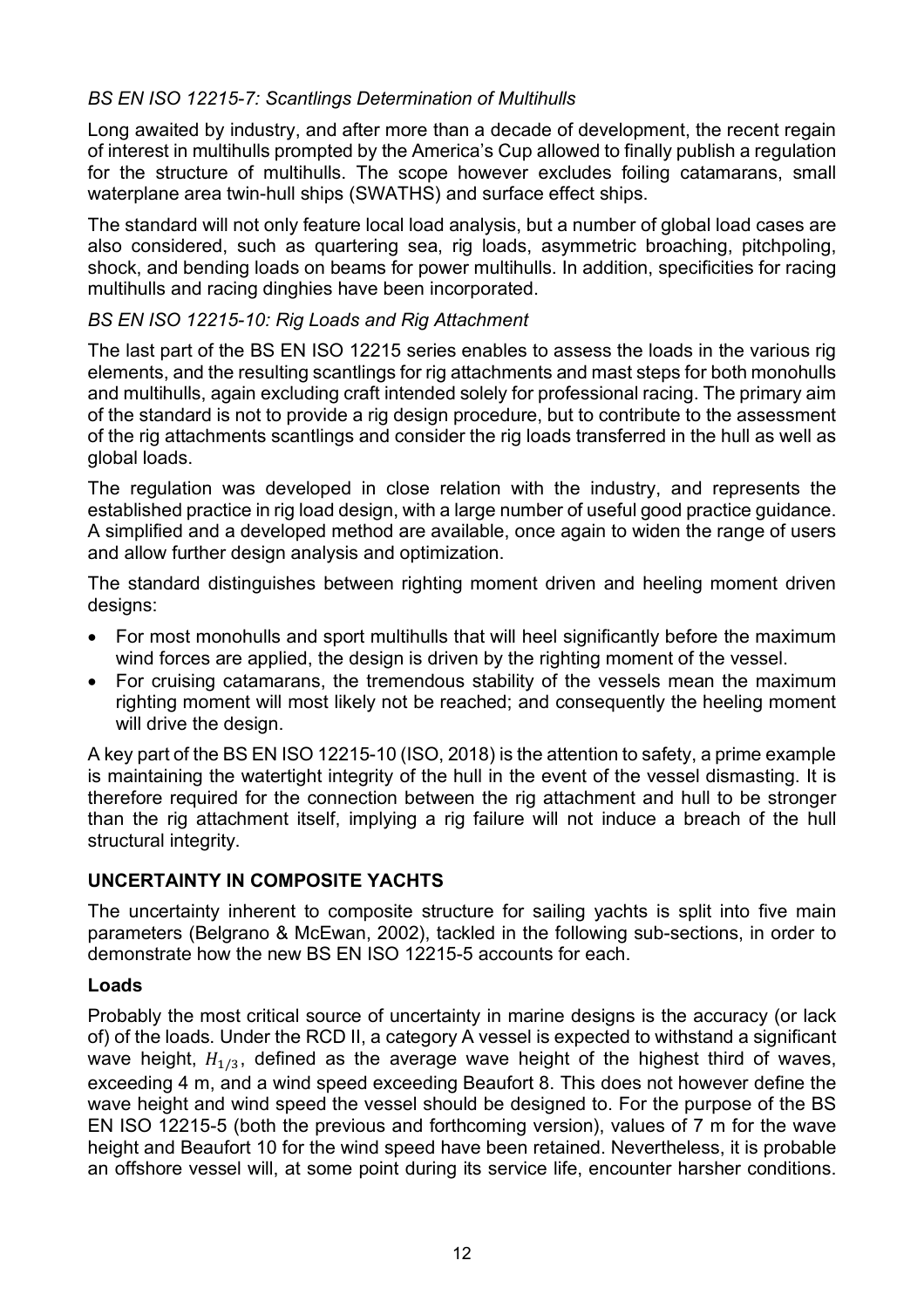Ensuring a vessel is able to withstand some of the most extreme weather conditions recorded would be impractical, and yachts are consequently designed for the statistically most probable conditions.

For lower categories, namely B, C and D, a 20%, 40% and 60% reduction is applied respectively, through the use of the  $k_{nc}$  factor, presented in Table 3.

| <b>Category</b> | m | В |   |  |
|-----------------|---|---|---|--|
| K.nr            |   |   | 6 |  |

**Table 3: Design category coefficients.**

To account for the greater uncertainty in category A, the unofficial category A\* is often informally used by designers, and signifies a 20% compliance margin has been applied on top of the category A requirement.

Nevertheless, the factor of safety embedded in the ISO rules, namely 2 for composites, contributes to alleviate the uncertainty of the loads.

### **Mechanical Properties**

Assessing mechanical properties, even with structural testing, will reveal a spread in the data, thus implying a certain level of uncertainty regarding the actual values for a given material. This is magnified with composites, where the large number of manufacturing variables can heavily alter the overall properties of the laminate. The properties of a composite laminate are primarily driven by: the fibers properties, the resin properties, the ratio of fiber to resin, and the alignment of the fibers (Gurit, 2017).

### *Properties of the Fibers*

The properties of the fibers are vital to the overall properties of the final laminate; the values presented in the BS EN ISO 12215-5 have therefore been updated to reflect the improvements in manufacturing that have taken place over the last decade. The default values however remain on the pessimistic side.

This is the reason behind the direct test analysis method, which allows, upon completion of satisfactory structural testing, to upgrade the mechanical properties of the fibers.

#### *Properties of the Resin*

Regarding the mechanical properties of the resin, the BS EN ISO 12215-5 does not distinguish between resin types, and upgrading from polyester to vinylester or epoxy will not impact the regulatory requirements. The properties also neglect the presence of voids and contaminants, hence the importance of the manufacturing process, reflected in the boat building quality factor.

Furthermore, the properties are only valid for fully solidified resins. In the case of polyester and vinylester, the resin cure is accelerated by the use of a catalyst (that speeds up a reaction that would take place anyway, simply at a much slower rate). Consequently, those resins will eventually cure. With epoxy however, the crucial ratio of the resin and hardener (that triggers a reaction that would otherwise not take place) must be accurately respected; failure to do so will result in improper cure and soft patches.

#### *Ratio of Fiber to Resin*

Either expressed in terms of mass ratio (fiber weight fraction) for design and production applications, or volume ratio (fiber volume fraction) for structural theory, those ratios govern the properties of composites. A higher fiber content will lead to higher properties; care should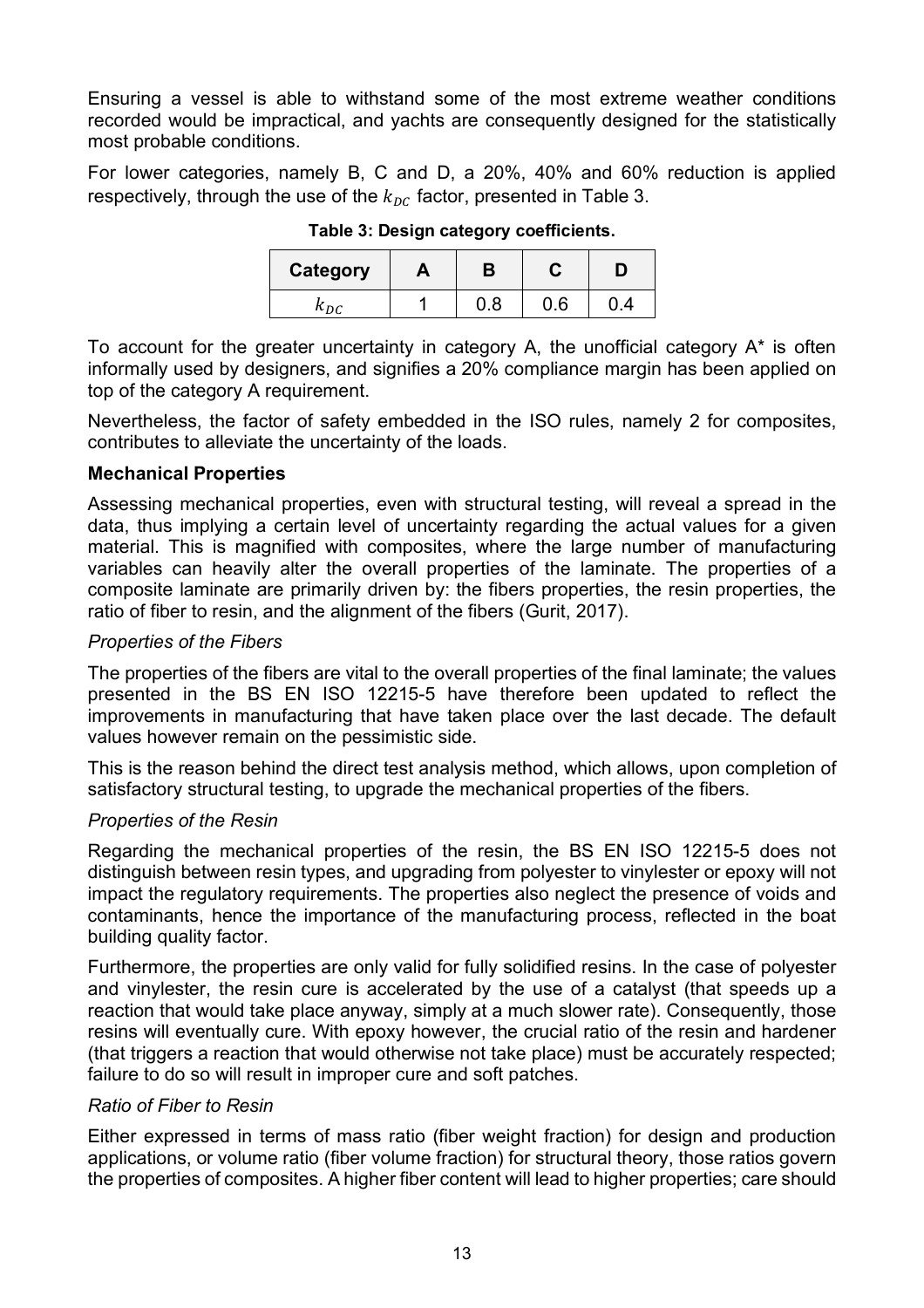however be taken to ensure fibers are properly encapsulated, as well as considering laminate thickness and resulting stiffness, since a higher fiber weight fraction will result in a thinner laminate.

At a low quality control level, where the values are based on the ISO default ones, the  $k_{BB}$ value will penalise the properties to account for the uncertainty. However, when fiber weight fraction control is realized (normally with a burn-off test) much higher  $k_{BR}$  values can be used to reflect the reduced uncertainty.

As an indication for designer and builders, guidance values for fiber weight fractions for E-Glass and Carbon HR (High Resistance) are given in Table 4.

| <b>Manufacturing</b>                                                                                                      | <b>Cloth</b> | <b>Fiber</b><br><b>Volume</b><br><b>Fraction</b> | <b>Fiber Weight Fraction</b>  |                       |  |
|---------------------------------------------------------------------------------------------------------------------------|--------------|--------------------------------------------------|-------------------------------|-----------------------|--|
| <b>Process</b>                                                                                                            |              |                                                  | <b>E-Glass</b><br>$SG = 2.56$ | Carbon<br>$SG = 1.78$ |  |
|                                                                                                                           | <b>CSM</b>   | 0.167                                            | 0.300                         | n/a                   |  |
| <b>Hand Laminated</b>                                                                                                     | <b>WR</b>    | 0.300                                            | 0.478                         | 0.406                 |  |
|                                                                                                                           | <b>RVM</b>   | 0.246                                            | 0.410                         | n/a                   |  |
| <b>Simple Surface</b>                                                                                                     | <b>MD</b>    | 0.319                                            | 0.500                         | 0.406                 |  |
|                                                                                                                           | <b>UD</b>    | 0.364                                            | 0.550                         | 0.455                 |  |
|                                                                                                                           | <b>CSM</b>   | 0.134                                            | 0.248                         | n/a                   |  |
| <b>Hand Laminated</b>                                                                                                     | <b>WR</b>    | 0.240                                            | 0.403                         | 0.315                 |  |
|                                                                                                                           | <b>RVM</b>   | 0.197                                            | 0.343                         | n/a                   |  |
| <b>Complex Surface</b>                                                                                                    | <b>MX</b>    | 0.255                                            | 0.422                         | 0.333                 |  |
|                                                                                                                           | <b>UD</b>    | 0.291                                            | 0.467                         | 0.374                 |  |
|                                                                                                                           | <b>CSM</b>   | $0.21 - 0.30$                                    | 0.36-0.48                     | n/a                   |  |
| <b>Infused</b>                                                                                                            | <b>WR</b>    | $0.42 - 0.50$                                    | $0.61 - 0.68$                 | $0.51 - 0.59$         |  |
|                                                                                                                           | MD/UD        | $0.45 - 0.53$                                    | 0.64-0.71                     | $0.54 - 0.63$         |  |
| <b>Prepreg</b>                                                                                                            | <b>MD/UD</b> | 0.530                                            | 0.706                         | 0.630                 |  |
| <u>Note:</u> CSM = Chopped Strand Mat, WR = Woven Roving, RVM = Rovimat,<br>$MD = Multidirectional, UD = Unidirectional.$ |              |                                                  |                               |                       |  |

**Table 4: Guideline values for fiber volume and weight fractions.**

# *Alignment of Fibers*

The beauty of composites is the ability to tailor the properties to the loads, thanks to the fiber orientation. However, misalignment can result in a large change in the expected properties. From a design perspective, the Krenchel factor (Krenchel, 1964) can be employed to assess the change in mechanical properties with the change in orientation; mathematically:

$$
\eta_{\theta} = \sum (a_n \cos^4 \theta) \tag{5}
$$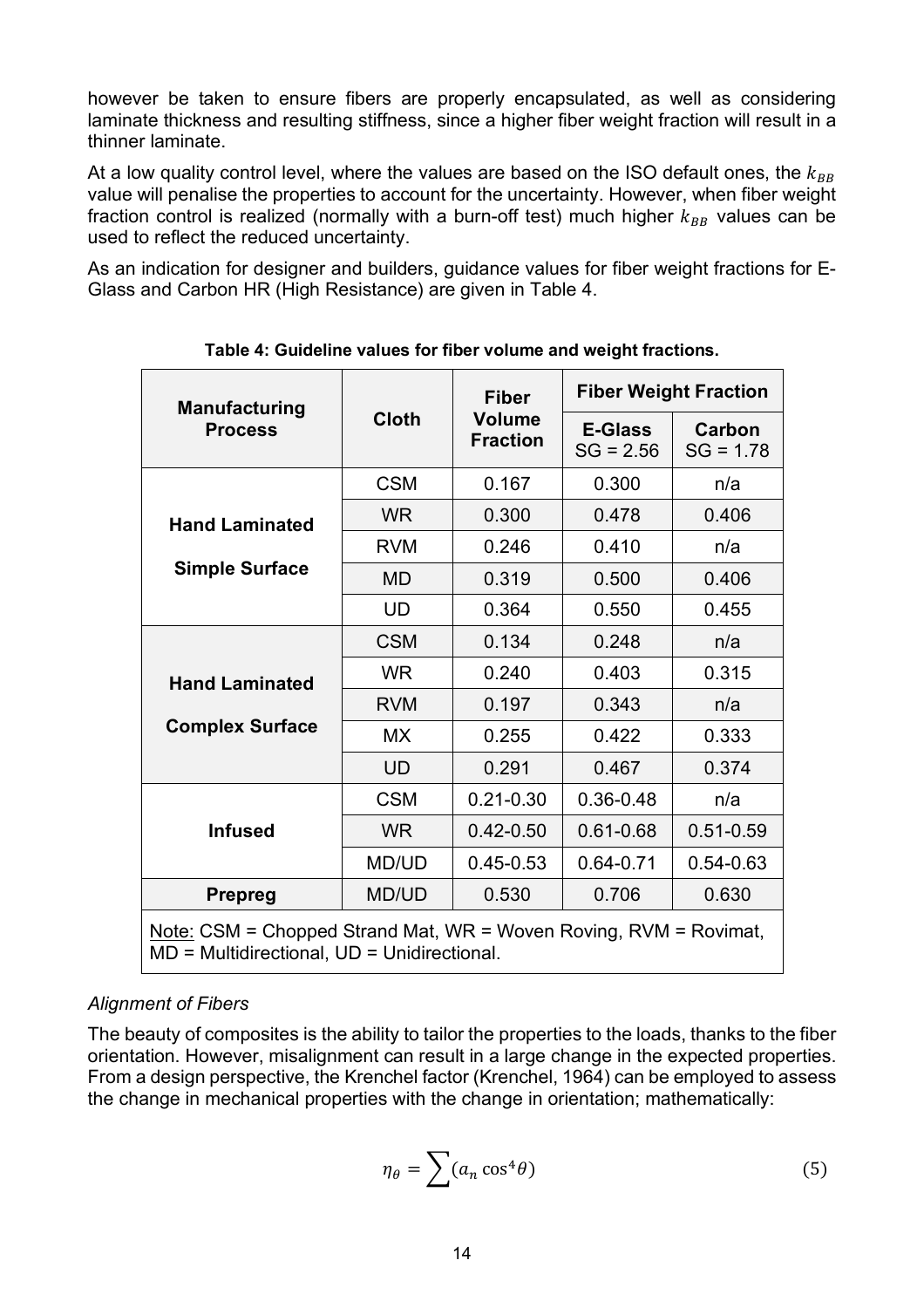In which:

- $\eta_{\theta}$  Krenchel factor.
- $a_n$  Proportion of overall fiber content.
- $\theta$  Angle of fiber to nominal axis.

The Young's modulus of the composite laminate can then be found based on the fiber volume fraction  $V_F$  and the matrix volume fraction  $V_M$ , where  $V_M = 1 - V_F$ .

$$
E_C = \eta_\theta \ E_F \ V_F + E_M \ V_M \tag{6}
$$

In which:

- $E_c$  Laminate Young's modulus in GPa.
- $\eta_{\theta}$  Krenchel factor.
- $E_F$  Fiber Young's modulus in GPa.
- $V_F$  Fiber volume fraction.
- $E_M$  Matrix Young's modulus in GPa.
- $V_M$  Matrix volume fraction.

For a single ply of prepreg carbon UD ( $E_F$  = 235 000 GPa) and epoxy ( $E_F$  = 3 300 GPa), having a fibre volume fraction  $V_F = 0.530$ , the variation of the overall Young's modulus from 0 ° (parallel to fibers) to 90 ° (perpendicular to fibers) according to the Krenchel theory is shown in Figure 5.



**Figure 5: Variation in Young's modulus of a prepreg carbon UD with misalignment.**

The properties can be seen to vary from the maximum parallel to the fiber, down to only the properties of the resin once the UD is at 90 °.

From an uncertainty analysis perspective, the BS EN ISO 12215-10 provides a relevant guideline, which is to assume a misalignment of 5 degrees (ISO, 2018). Consequently, a Krenchel factor of 0.985 would be achieved, which in this case translates to a reduction in Young's modulus of 2.7%.

While this particularly small value would largely be covered by the factor of safety of 2 applied to composite materials, and the smaller  $k_{BB}$  for lower level production, designers of highly optimized structures aiming to decrease the scantlings as much as allowed by the rule may want to consider the uncertainty due to fiber alignment. Furthermore, it is to be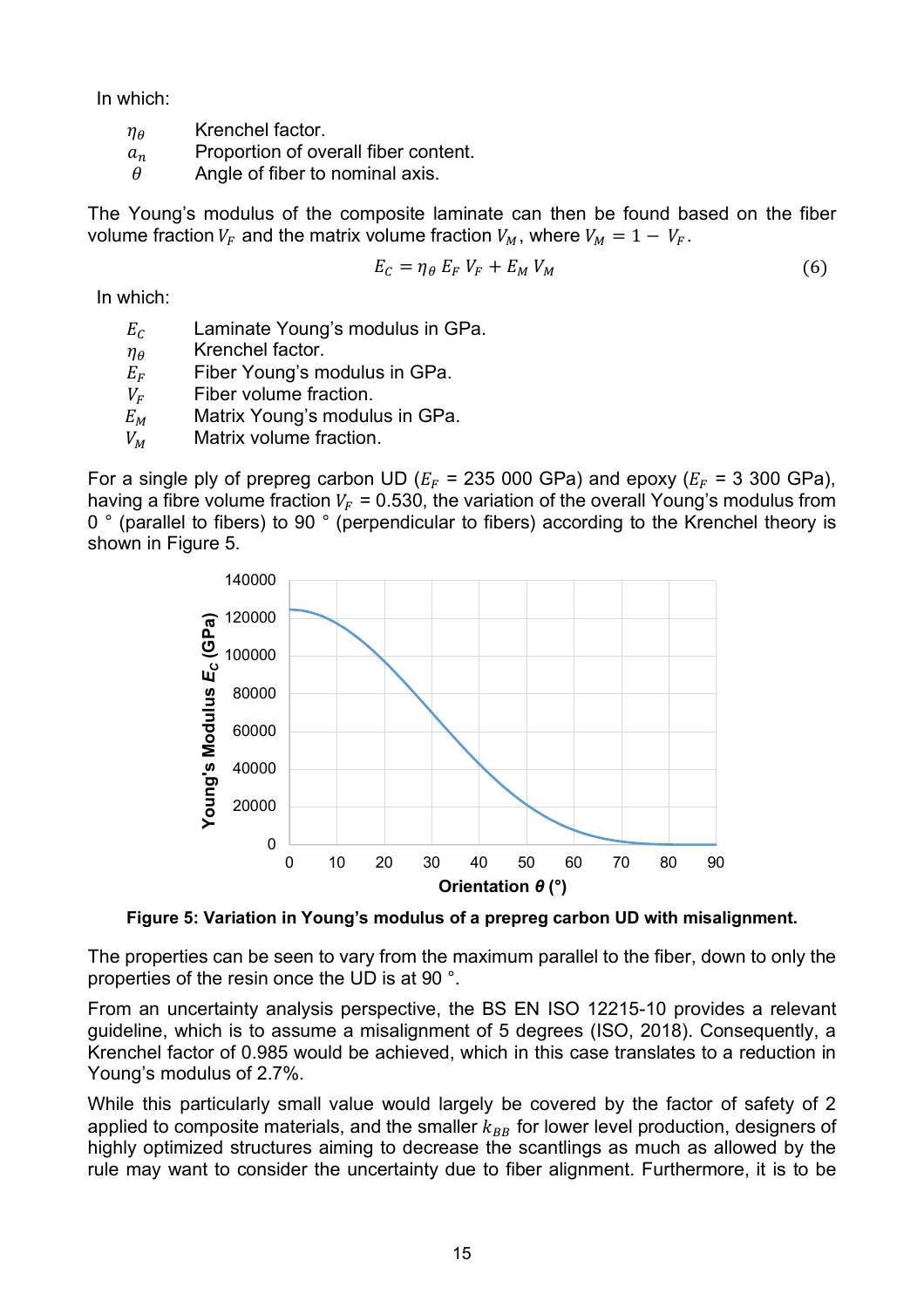noted that vessels with complex shapes will almost certainly experience misalignments greater than the 5 degrees suggested, after which the mechanical properties start falling much rapidly.

# **Geometry**

The geometry being analyzed can introduce a high uncertainty if it differs from the actual one. When dealing with the simpler methods for structural analysis in the BS EN ISO 12215- 5, the panels are converted into a rectangular equivalent, with an account for curvature. The revised standard bringing in the longitudinal curvature contributes to modelling a closer geometry. However, the most relevant step forward is the use of FEM with the ISO pressures and ISO mechanical properties, so that the actual geometry can be analyzed.

# **Analysis Method**

The newly implemented  $k_{AM}$  coefficient for analysis method allows to much better capture the uncertainty of the analysis method. Traditional calculations, derived from beam theory, are prone to large errors, but are also blind to certain structural details, such as cut-outs and fastening holes. In that respect, and particularly for the high performance yacht design industry, the opportunity to demonstrate compliance with FEM contributes to reduce the inaccuracies.

# **Additional Effects**

Lastly, a vast number of additional factors are left out of rules-based structural design. For instance, in the case of the BS EN ISO 12215-5, deflection under operation is neglected, so is fatigue, aging, pre-stress due to manufacturing or resin shrinkage, and a vast array of more advanced failure mechanisms than the strength and robustness criteria of the standard.

It is often those more advanced failure mechanisms that lead to structural failure on performance yachts. Those are left beyond the scope of the BS EN ISO 12215-5, which focusses on the essential minimum requirements, but still represent a predominant part of the development of high performance sailing yachts and their structural design. This is where further considerations should be applied by the designer of the structure to maximize its reliability in service and over its operating life.

Furthermore, the BS EN ISO 12215-5 is solely based on local loads. The BS EN ISO 12215- 6 (ISO, 2008) makes a recommendation for the longitudinal strength of sailing crafts; this would be a primary concern for racing yachts with extreme rig loads and high ballast ratios and keel loads.

## **CONCLUSIONS**

The background to the revision of the BS EN ISO 12215-5 and its impact on the design of high performance composite sailing yachts have been detailed. Building on the motivations behind the revision, the main changes to the scope have been introduced, together with a number of new features, aimed at enhancing the structural analysis options and offer more flexibility in the compliance assessment. Particular emphasis on how the revisions of the standard responds to the need for a refined uncertainty analysis in composite structures has been provided, thus offering an insight into the applied safety considerations and inherent limitations. In addition, a number of guidelines to help both designers and builders in the structural analysis and production process have been incorporated, including values for fiber volume and weight fractions. Furthermore, a number of established industry practices have been featured, thus providing a suitable starting point for the structural optimization of high performance yachts, and how to achieve lighter structures under the forthcoming BS EN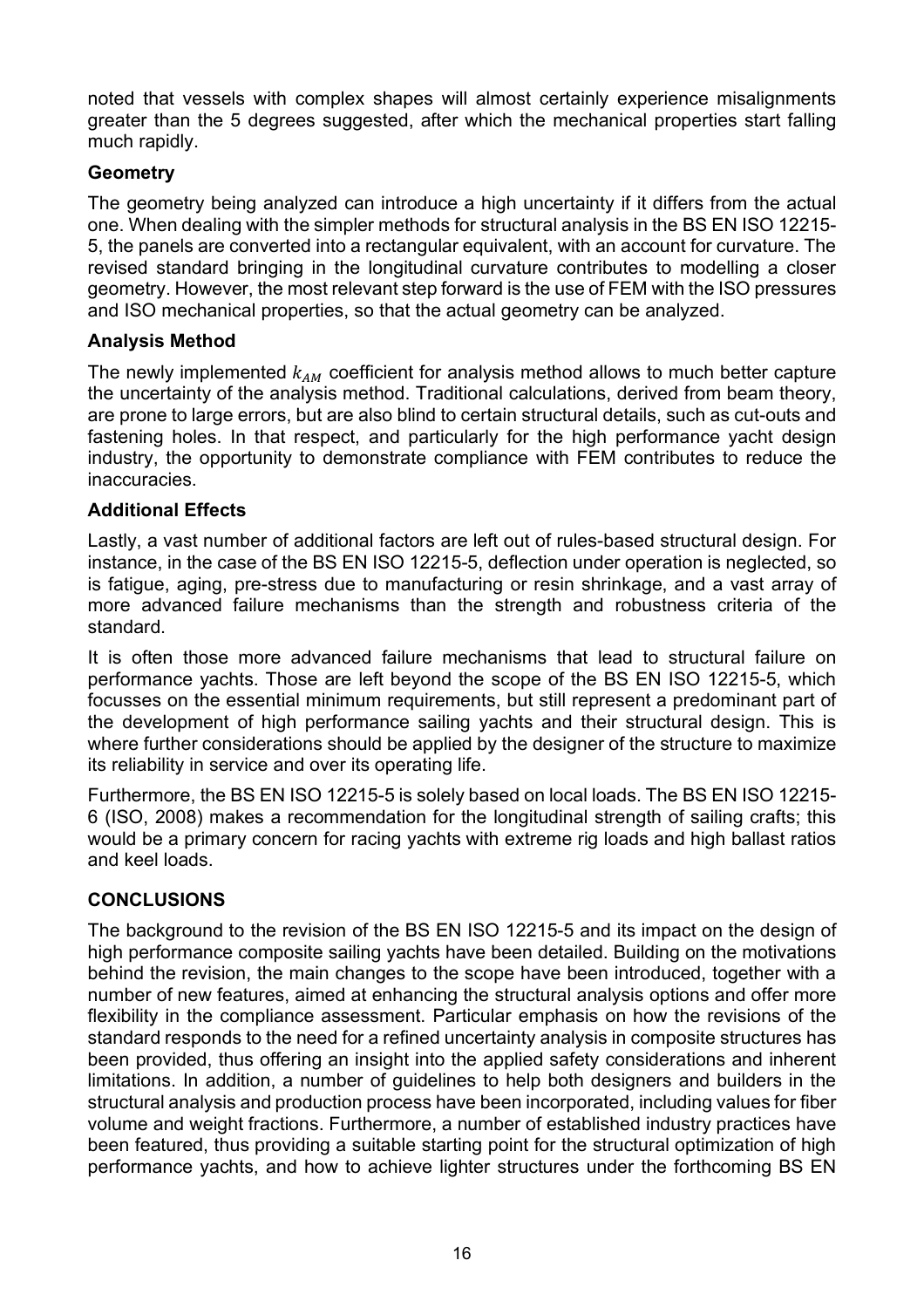ISO 12215-5 to ensure competitiveness, with lower factors of safety when acceptable while still providing a sound engineering analysis.

### **DISCLAIMER**

The views expressed in this paper are those of the author only and do not necessarily reflect those of the ISO/TC188/WG18. All information presented are subject to changes, approval of the final standard and its publication.

### **REFERENCES**

ASTM (2015). *ASTM D7291 / D7291M - 15 - Standard Test Method for Through-Thickness "Flatwise" Tensile Strength and Elastic Modulus of a Fiber-Reinforced Polymer Matrix Composite Material.* West Conshohocken, PA: ASTM International.

ASTM (2017). *ASTM D6272 - 17 - Standard Test Method for Flexural Properties of Unreinforced and Reinforced Plastics and Electrical Insulating Materials by Four-Point Bending.* West Conshohocken, PA: ASTM International.

Belgrano, G. & McEwan, L. (2002). "Working Load to Breaking Load: Safety Factors in Composite Yacht Structures". *Proceedings of the High Performance Yacht Design Conference*, Auckland.

Beyou, J. (2017). "On peut envoyer fort dans la grosse brise!", *Voiles et Voiliers* [Interview] (17 December 2017).

European Parliament (2013). Directive 2013/53/EU on Recreational Craft and Personal Watercraft. *Official Journal of the European Union*.

Gardiner, H. (2011). Government Says 2 Common Materials Pose Risk of Cancer. *New York Times*, 11 June.

Gurit (2017). *Guide to Composites*. Gurit.

Hildebrand, M. (1991). *On the bending and transverse shearing behaviour of curved sandwich panels*, Technical Research Centre of Finland. Espoo.

IMO (2003). *International Convention on Load Lines*. International Maritime Organization.

ISO (1997). *ISO 14129:1997 - Fibre-reinforced plastic composites - Determination of the inplane shear stress/shear strain response, including the in-plane shear modulus and strength, by the plus or minus 45 degree tension test method.* International Organization for Standardization.

ISO (1997). *ISO 14130:1997 - Fibre-reinforced plastic composites - Determination of apparent interlaminar shear strength by short-beam method*. International Organization for Standardization.

ISO (1997). *ISO 527-4:1997 - Plastics - Determination of tensile properties - Part 4: Test conditions for isotropic and orthotropic fibre-reinforced plastic composites*. International Organization for Standardization.

ISO (1999). *ISO 14126:1999 - Fibre-reinforced plastic composites - Determination of compressive properties in the in-plane direction.* International Organization for Standardization.

ISO (2008). *ISO 12215-5:2008 - Small craft - Hull construction and scantlings - Part 5: Design pressures for monohulls, design stresses, scantlings determination*. International Organization for Standardization.